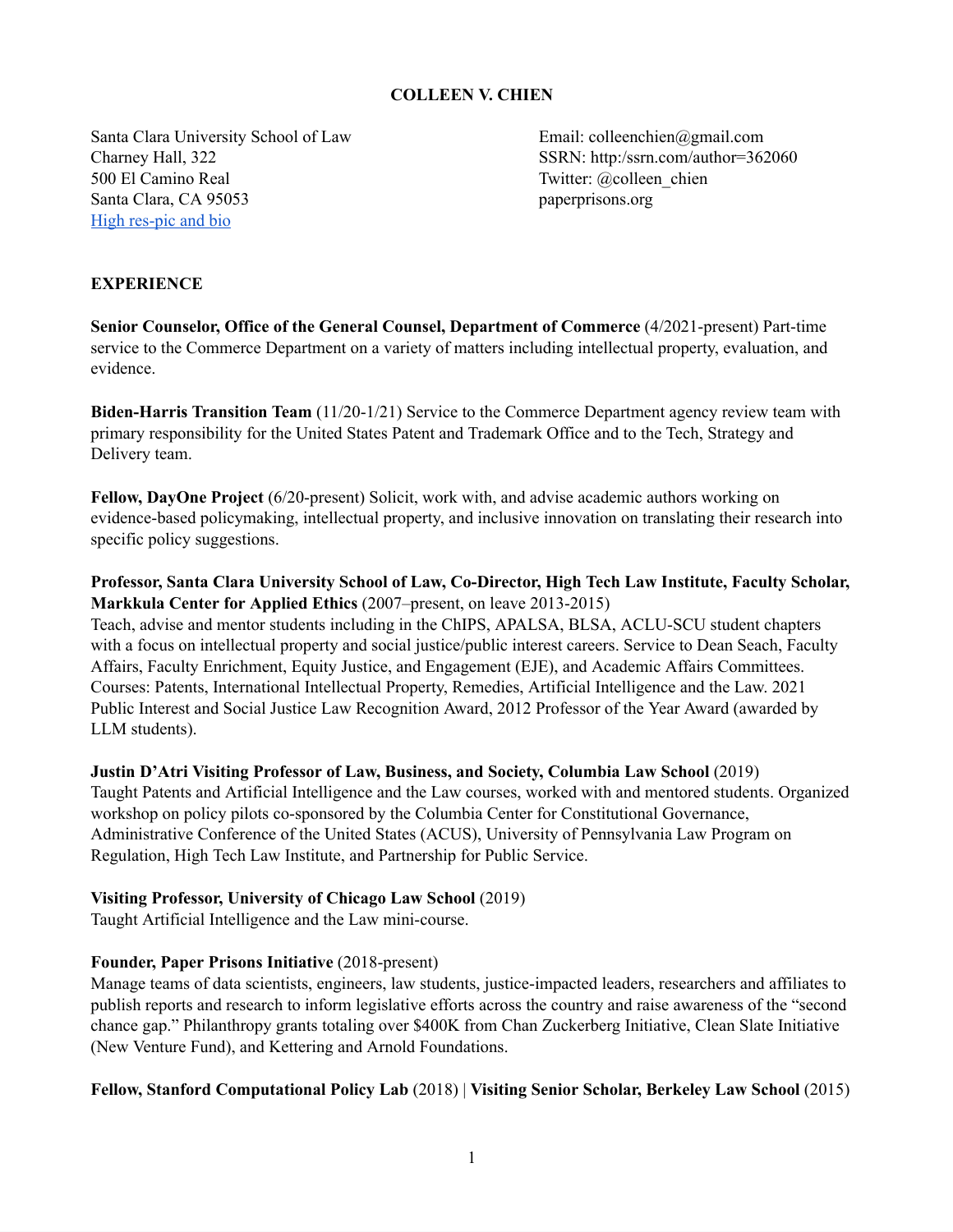# **White House Senior Advisor, then Consultant, Intellectual Property and Innovation, White House Office of Science and Technology Policy** (2013-2016)

Helped formulate Obama Administration policy on issues related to intellectual property and innovation, open data, and innovation. Convened and participated on interagency teams and developed private-public partnerships to enhance patent quality, broaden the reach of and access to innovation, and advance China-US intellectual property diplomacy and science and technology cooperation.

### **Associate (2002-05), then Special Counsel (2006-2013), Fenwick & West LLP**

Obtained patents for and counseled technology clients on patent and copyright legal strategies and supported high-stakes copyright and patent litigation. Pro Bono Champion Award. Election Protection volunteer coordinator.

# **Fellow, Stanford Law School (Center for Law and Biosciences)** (2006)

Researched, presented, and wrote on intellectual property and access to medicines issues, building on earlier work on compulsory licensing and consultancy to the Harvard School of Social Medicine.

**Analyst, Dean & Company Strategy Consulting** (1998–99) Worked on teams to solve strategic and operational business problems of technology clients. Designed, executed, and presented analyses and recommendations to senior management to inform management of investor expectations.

# **Fulbright Scholar, the Philippines** (1997)

Investigated and wrote investigative articles on energy and environment issues for major national newspapers as a Fellow at the Philippine Center for Investigative Journalism. Power plant investigation credited with catalyzing government probe. Finalist for top award in investigative journalism (Jaime Ongpin).

### **Spacecraft Engineer, NASA/Jet Propulsion Lab** (06/92–09/92, 06/93–01/94)

Carried out various aspects of spacecraft design, management, and analysis for SURFSAT. Coordinated systems issues and designed, procured, and tested solar power systems. Analyzed ozone depletion chemical species data from Microwave Limb Sounder.

#### **EDUCATION**

**Berkeley Law School** JD 2002: Founding Board Member, Boalt.org (public interest and technology student group) & Board Member, Asian Pacific American Law Student Association (APALSA). Earned asylum for a client under the Violence Against Women Act (VAWA), volunteer for the Asian Law Caucus. **Stanford University** B.S. 1996: B.S. Energy Systems Engineering & B.A.1996 Science, Technology and Society, with Distinction. Goldman Honors, Institute for International Studies

# **SELECTED AWARDS/HONORS**

Public Interest and Social Justice Law Recognition Award 2021 California Law and Technology Trailblazer 2019 National Law Journal Law Technology Trailblazer 2019 (for work on "Rigorous Policy Pilots" and conceiving and developing the Second Chances and Empathy Hackathon) American Law Institute Early Career Medal 2017 (awarded every other year to one to two"outstanding early-career law professors whose work has the potential to influence improvements in the law") Intellectual Property Vanguard Award 2017 Tech Women Leaders in Law 2017 ALI Member (2017-) Intellectual Asset Magazine Top 300 Most Influential People in Intellectual Property (2016-) Managing IP Top 50 Most Influential People in Intellectual Property Eric Yamamoto Emerging Scholar Award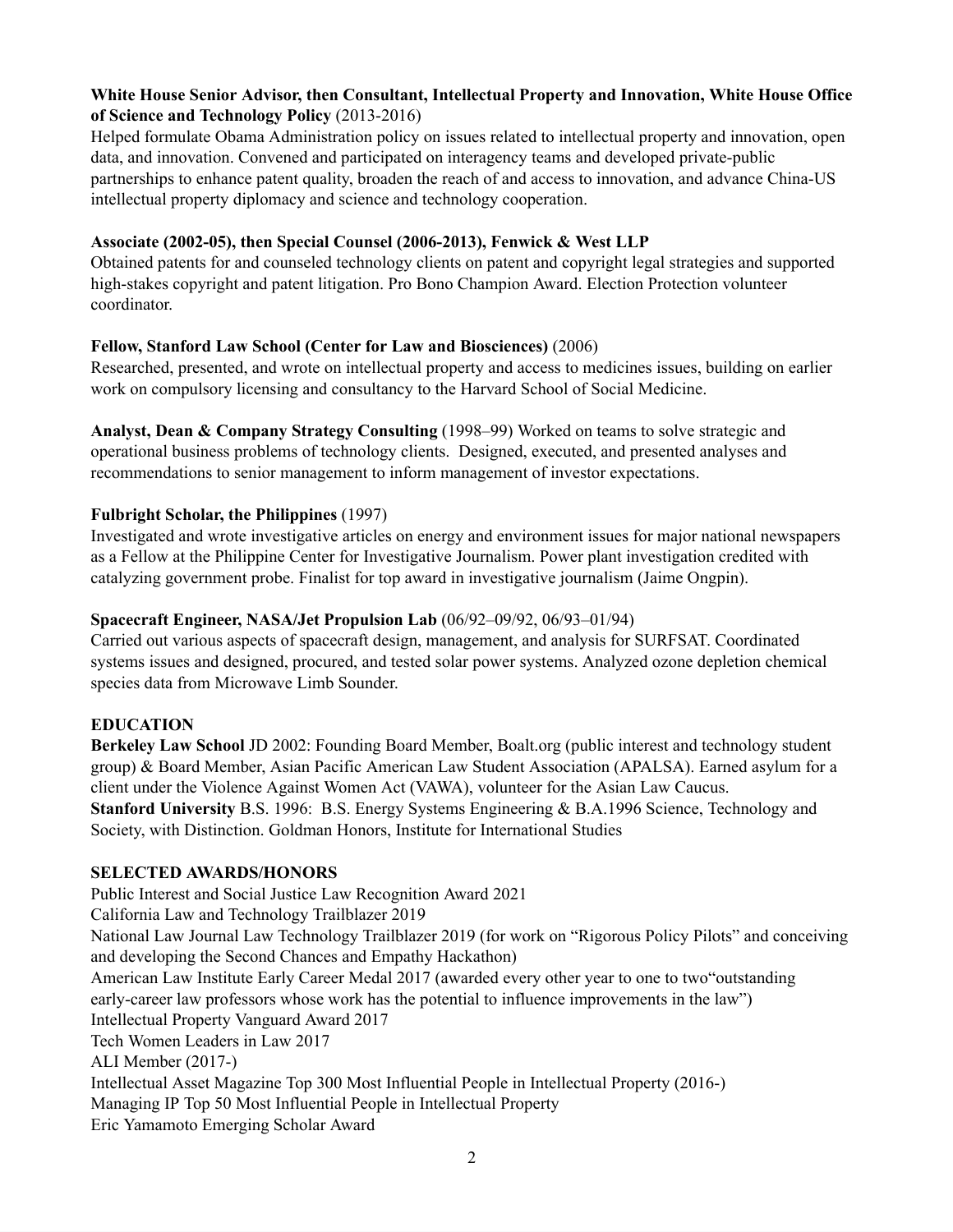Silicon Valley "Woman of Influence" Award 2012 Faculty Member of the Year (chosen by LLM students) 2012, 2009, 2004 Intellectual Property/Patent Law Review (anthology of the best Intellectual Property law review articles) Featured Academic, [Technology|Academics|Policy](http://www.techpolicy.com/) Website (2013 -)

### **SELECTED SCHOLARLY PUBLICATIONS**

*Promoting the Progress by Promoting Diversity in Innovation* (draft) Companion testimony: [USPTO](https://www.uspto.gov/about-us/news-updates/uspto-releases-success-act-report-congress)

*An Empirical Analysis of Diagnostic Patenting Post-*Mayo, with Arti Rai (draft)

*The Size and Cost of Texas' Paper Prisons,* with Alexandra George, forthcoming Texas A&M Law Rev (2022)

- *The Inequalities of Innovation* (available *here*, forthcoming Emory Law Journal 2022) Companion testimony: [Senate](https://www.judiciary.senate.gov/download/chien-testimony); [PatentlyO](https://patentlyo.com/patent/2020/11/advancing-innovation-entrepreneurship.html) post
- *America's Paper Prisons: The Second Chance Gap* 119 Mich Law Rev. 519 (2020) Companion project/website: *The Paper Prisons / Second Chance Gap [Initiative](https://www.paperprisons.org/)* (sponsored by the Chan Zuckerberg Initiative and the Clean Slate Initiative) | paperprisons.org Podcasts: Off [Kilter,](https://podcasts.apple.com/us/podcast/off-kilter-with-rebecca-vallas/id994153765?source=post_page---------------------------) Ipse [Dixit,](https://shows.acast.com/ipse-dixit/episodes/colleen-chien-on-criminal-justice-policy-reform) [ABA](https://www.abajournal.com/legalrebels/article/rebels_podcast_episode_045); opeds*: [LATimes](https://www.latimes.com/opinion/story/2019-08-27/clean-slate-laws-criminal-justice-reform-california), The [Stranger](https://www.thestranger.com/slog/2020/02/17/42891210/to-the-state-legislature-fulfill-the-promise-you-made-pass-the-clean-slate-act-today)*. [Hackathons](https://law.scu.edu/event/second-annual-2nd-chances-empathy-hackathon/): [press](https://medium.com/@ZoeRivka/a-first-step-to-obtaining-official-id-after-prison-7ee1cb7a522e) (about [FirstStep.id\)](https://firststep.id/); Companion essays (with collaborators): *The Washington Second Chance [Expungement](https://digitalcommons.law.scu.edu/facpubs/971/) [Gap](https://digitalcommons.law.scu.edu/facpubs/971/)*, and second chance expungement reports for CT, NY, CO*,* OR, DE, MN, MO, NC, SC and others (available at https://www.paperprisons.org/states.html)

*[Parsing](https://patentlyo.com/patent/2020/11/patently-journal-parsing.html) the Impact of Alice and the PEG,* with co-authors; 2020 [Patently-O](https://www.ssrn.com/abstract=3267742) Patent Law Journal 20 (Nov 2020)

*Rigorous Policy Pilots: Experimentation in the Administration of Patent Law* 104 Iowa L. Rev. 2313 (2019) Companion testimony: [Senate](https://www.judiciary.senate.gov/download/chien-testimony). Companion piece: *[Rigorous](https://ilr.law.uiowa.edu/online/volume-104/rigorous-policy-pilots-the-uspto-could-try/) Policy Pilots the USPTO Could Try* 104 Iowa L. Rev. Online 1 (2019) Companion blog [series](https://www.theregreview.org/2019/11/18/using-rigorous-policy-pilots-to-improve-governance/) and [workshop](https://www.law.upenn.edu/institutes/ppr/policypilots/): *Rigorous Policy Pilots*, held in May 2019 and co-sponsored by the Penn Program on Regulation, Columbia Law School Center on Constitutional Governance shorter pieces: A Proposal for a [PolicyPilots.gov](https://www.theregreview.org/2019/11/19/chien-sukhatme-proposal-policypilots-gov/) (with Neel Sukhatme), Policy for [Evidence](https://www.theregreview.org/2019/12/04/chien-defigueiredo-policy-evidence/) (with Miguel de Figuerido)

*Rigorous Policy Pilots the USPTO Could Try* 104 Iowa L. Rev. 1 Online (2019) [Announcement](https://ipo.org/wp-content/uploads/2021/04/Response-to-Sens.-Tillis-Cotton-on-Sequenced-Examination.pdf) of PTO Pilot for Sequenced Examination

*Piloting Applicant-Initiated 101 Deferral Through A Randomized Controlled Trial*, 2019 Patently-O Patent Law Journal 1 (Feb 2019)

[Announcement](https://ipo.org/wp-content/uploads/2021/04/Response-to-Sens.-Tillis-Cotton-on-Sequenced-Examination.pdf) of PTO Pilot for Sequenced Examination

*Inter Partes Review and the Design of Post-Grant Patent Reviews*, with Christian Helmers, and Alfred Spigarelli 33 Berkeley Tech. L.J. 817 (2019)

*Patent Enhanced Damages, Litigation Cost Recovery, and Interest,* with others, in Patent Remedies And Complex Products: Toward A Global Consensus (Cambridge Press 2019)

*Decoding [Patentable](https://www.ssrn.com/abstract=3267742) Subject Matter*, with Jiun Ying Wu, 2018 [Patently-O](https://www.ssrn.com/abstract=3267742) Patent Law Journal 1 (Oct 2018)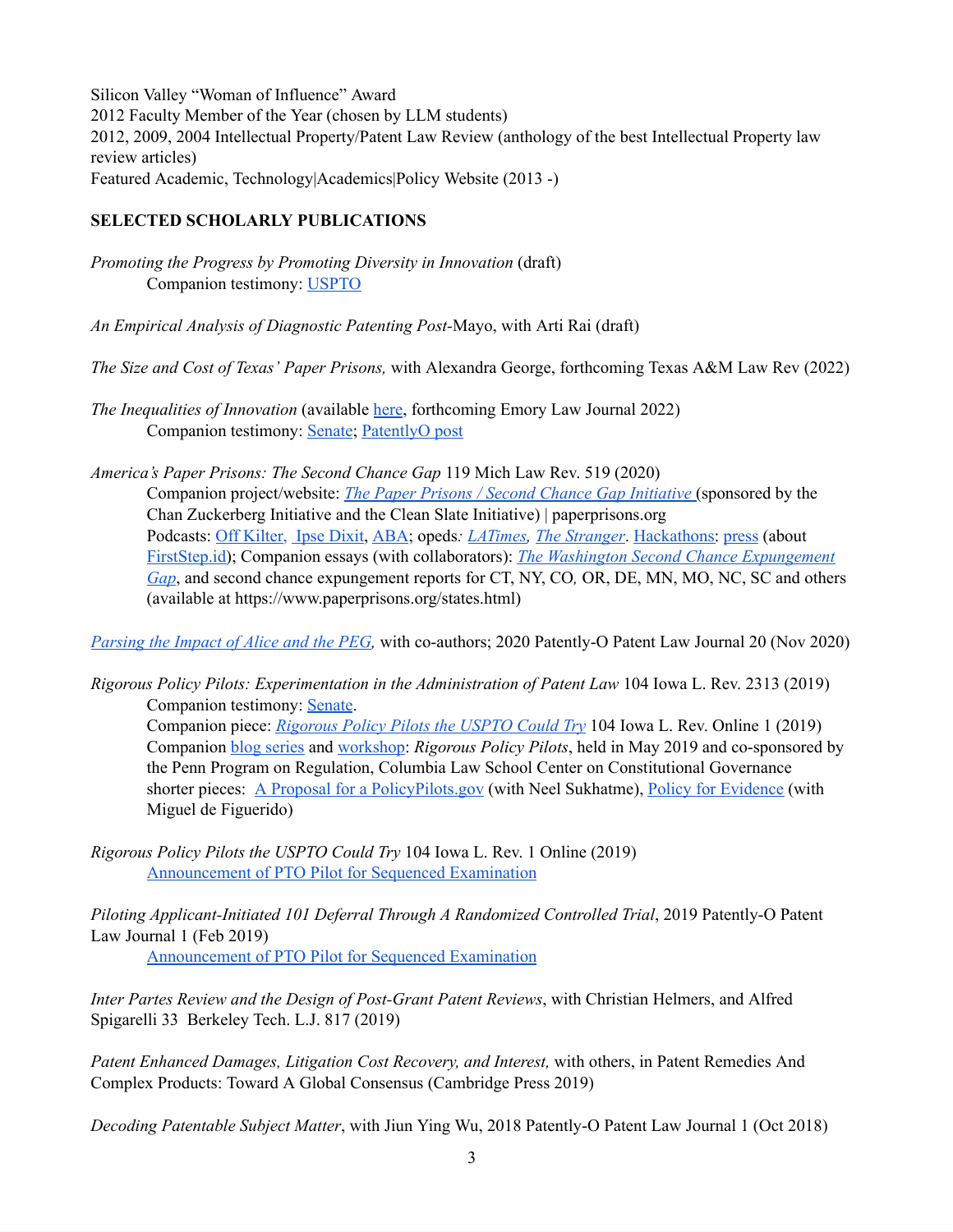Empirical Methods and the ITC*, with David Schwartz,* in Research Handbook on the Economics of Intellectual Property Law (Vol. II -- Analytical Methods) David Schwartz & Peter Menell, eds. (Edward Elgar Publishing) (2018)

*Harmony and Disharmony in International Patent Law,* East-West Center Working Paper Series and Book Chapter (2018)

*Comparative Patent Quality,* 50 Ariz. St. L.J. 71 (2018)

*Patent Semi-Comparables,* with Eric Schulman, 25 Tex. Intell. Prop. L. J. 215 (2018)

*Software Patents as a Currency, Not Tax, on Innovation,* 31 Berkeley Tech. L.J. (2018)

*Recalibrating Patent Venue*, with Michael Risch, 77 Maryland L. Rev. 47 (2017)

*Patent Litigation at the International Trade Commission,* in *Research Handbook On The Law & Economics Of Intellectual Property* (Peter S. Menell & David L. Schwartz, eds., Edgar Elgar Publishing)(2017) (co-authored with David Schwartz).

- *Contextualizing Patent Disclosure*, 69 Vand. L. Rev. 1849 (2016) companion blog post: Spurring and Clearing the Path for Open COVID [Innovation](https://patentlyo.com/patent/2020/05/innovation-contextual-disclosure.html) Through [Contextual](https://patentlyo.com/patent/2020/05/innovation-contextual-disclosure.html) Patent Disclosure (2020)
- *Opening the Patent System Dif usionary Levers in Patent Law,* 89 Southern Cal. L. Rev. 4 (2016) companion oped: Why It's Time to Open our Patent [System](https://www.washingtonpost.com/news/innovations/wp/2015/06/30/why-its-time-to-open-up-our-patent-system/) *Washington Post* (2016)

*Beyond Eureka: What Creators Want (Freedom, Credit, and Audiences) and How Intellectual Property Can Help (by Supporting Sharing, Licensing, and Attribution),* Mich. Law Review (2016)

*Holding Up and Holding Out*, 21 Michigan Telecommunications & Technology Law Review 1 (2014)

*The Santa Clara Patent Litigation Survey,* with Daniel Dobkin, Wesley Helmholz, Coryn Millslagle, John Neal, Nicole Shanahan, and Christopher Tosetti, 42 AIPLA Law Quarterly (2014)

*Why Companies and Consumers Are Being Sued for Using Technology and What Can Be Done*, with Edward Reines 49 Wake Forest Law Review 235 (2014)

*Startups and Patent Trolls,* 17 Stanford Technology Law Review 461 (2014)

*Startup Innovation and Patent Assertion,* New America Foundation Open Technology Initiative White Paper, (2013)

*Reforming Software Patents*, 50 Houston Law Review 2 (2012)

*Patents, Holdup, and the Public Interest,* with Mark Lemley, 98 Cornell Law Review 1 (2012)

*Predicting Patent Litigation,* 90 Texas Law Review 283 (2011) (reprinted in 44 Intellectual Property Law Review 77 (2012)) (Anthology of the Annual Best Intellectual Property Law Review Articles)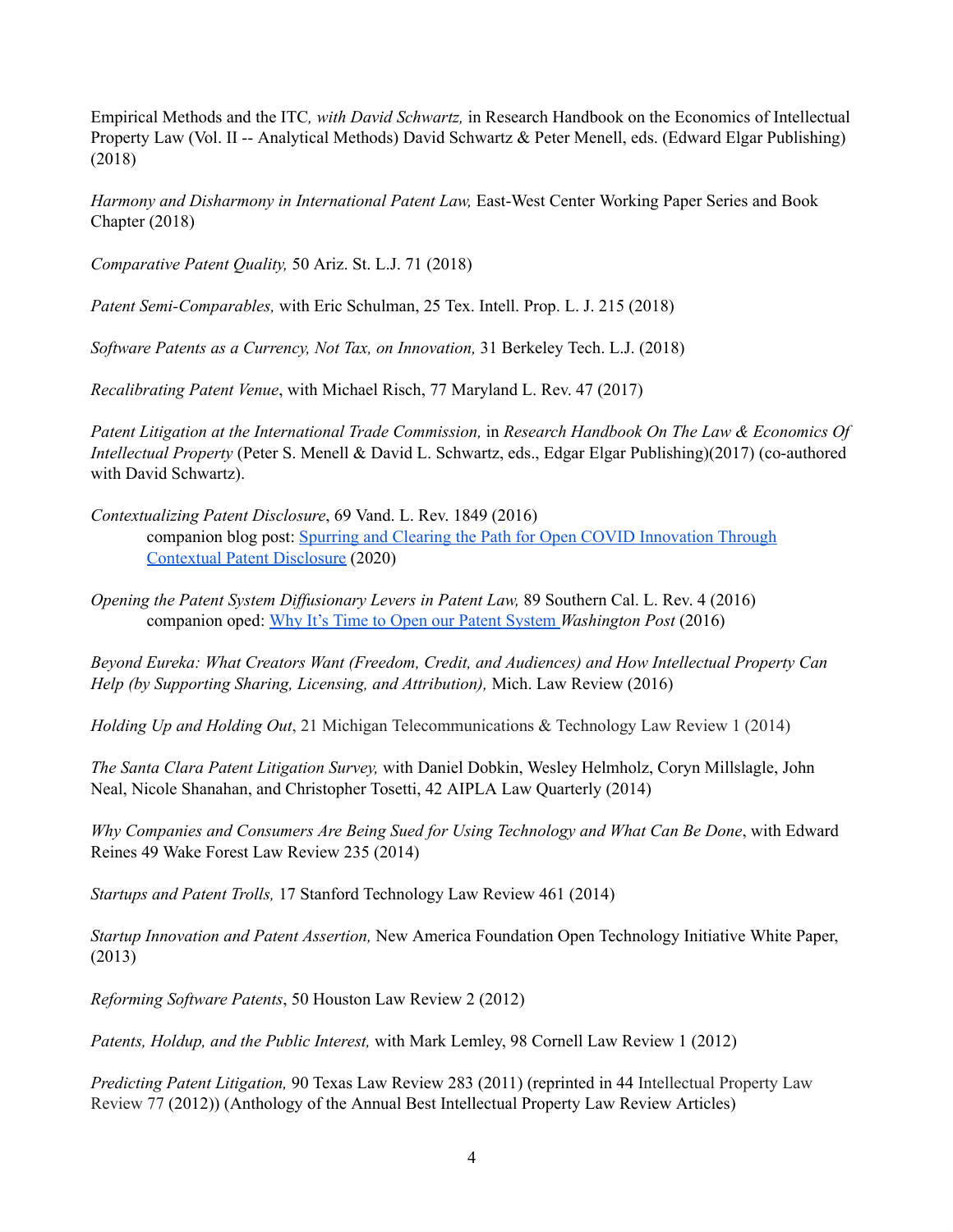*Protecting Domestic Industries,* 28 Santa Clara Computer & High Technology Law Journal 169 (2011)

*Patent Amicus Briefs: What the Courts' Friends Can Teach Us About the Patent System,* 1 UCI Law Review 395 (2011)

*From Arms Race to Marketplace: The New Complex Patent Environment and Its Implications,* 62 Hastings Law Journal 297 (2010)

*Of Trolls, Davids, Goliaths, and Kings: Narratives and Evidence in the Litigation of High-Tech Patents,* 87 North Carolina Law Review 1571 (2009)

*Patently Protectionist? An Empirical Analysis of Patent Cases at the International Trade Commission,* 50 William & Mary Law Review 63 (2008) (reprinted in Patent Law Review (West 2009)) (Anthology of the Annual Best Patent Law Review Articles)

*HIV/AIDS Drugs for Sub-Saharan Africa: How Do Brand and Generic Supply Compare?,* PLOS ONE 2(3): e278 (2007) (peer-reviewed article) (reprinted in HIV/AIDS – HEALTH CARE AND HUMAN RIGHTS (ICFAI Press 2007), and in PUBLIC PROCUREMENT AND THE LAW (ICFAI Press 2009))

*Managing Innovation: University Industry Partnerships and the Licensing of the Harvard Mouse*, with Sasha Blaug and Michael Shuster, 22 Nature Biotechnology 761 (2004)

*Are the U.S. Patent Priority Rules Really Necessary?*, with Mark Lemley, 54 Hastings Law Journal 1299 (2003) (reprinted in 36 Intellectual Property Law Review 3 (2004)) (Anthology of the Annual Best Intellectual Property Law Review Articles)

*Cheap Drugs at What Price to Innovation: Does the Compulsory Licensing of Pharmaceuticals Hurt Innovation?* 18 Berkeley Technology Law Journal 853 (2003)

# **SELECTED EXECUTIVE, CONGRESSIONAL, AND AGENCY-RELATED TESTIMONY, SUBMISSION, AND CITATION**

*Expanding American Innovation* (Coordinated Group Submission) Testimony to the USPTO (Feb 2021)

*Promoting the Progress and Ensuring Patent Quality Through Rigorous Policy Evaluation and Piloting,* Testimony to the US Senate Judiciary Committee, Subcommittee on Intellectual Property (October 2019)

*SUCCESS Act Testimony* (Written and Oral) Testimony to the USPTO (June 2019)

*Flight to Quality? A Dif erences in Dif erences Analysis of Patent Reform*, Testimony before the Federal Trade Commission Hearings on Competition and Innovation Policy (October 2018)

*The Supreme Court's TC Heartland Decision,* Testimony to the US House of Representatives House Judiciary Committee, Subcommittee on Intellectual Property, Competition and the Internet (June 2017)

*Precision Medicine in a Post-Bilski and Mayo World*, Testimony to the USPTO Roundtable on Subject Matter (December 2016)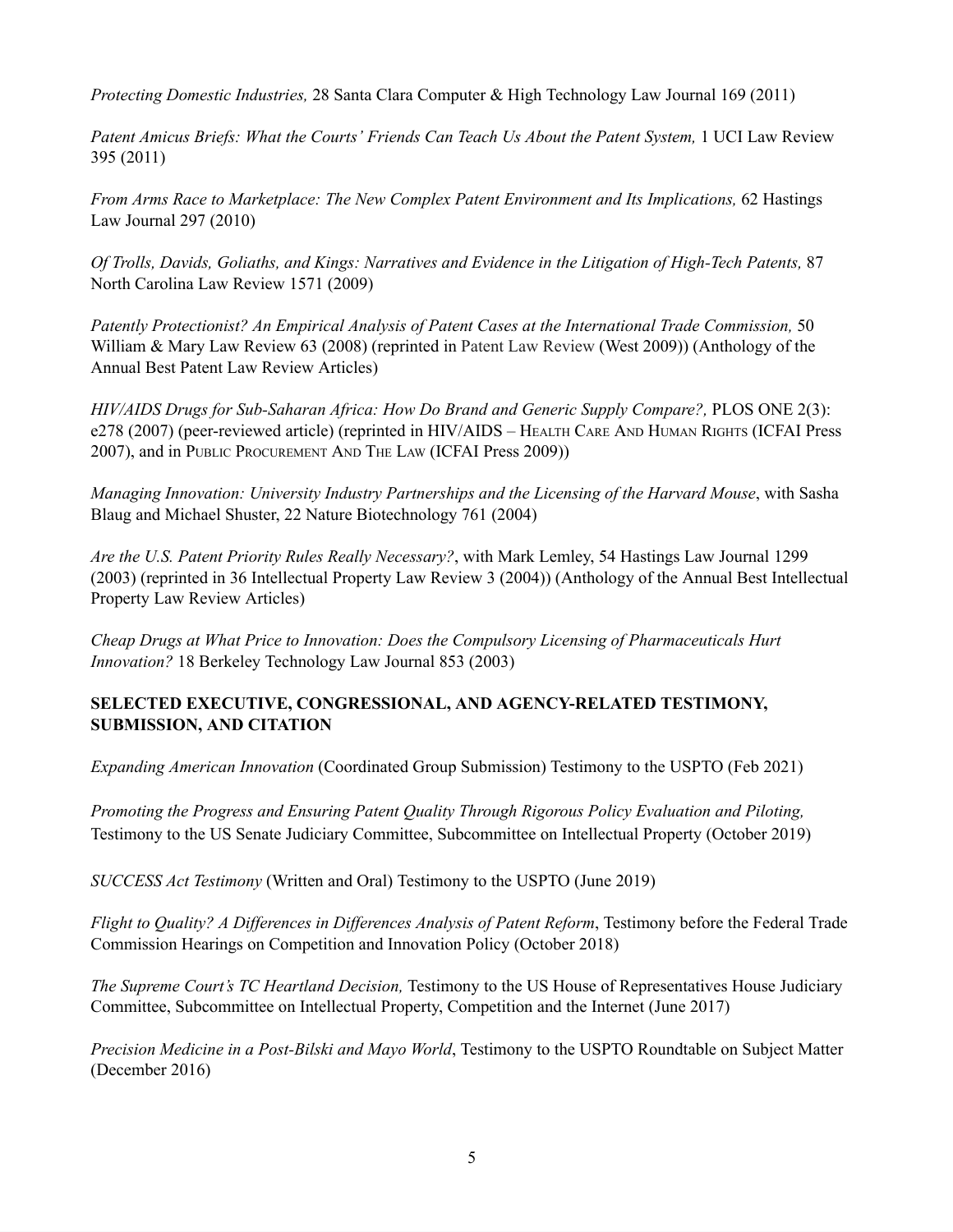*PTAB and EPO Patent Quality Case Studies*, with Brian Love, comment to the U.S. Patent and Trademark Office's Request for Comments regarding Patent Quality Case Studies (February 2016)

*PATENT ASSERTION AND U.S. INNOVATION*, Executive Office of the President (June 2013) (citing numerous publications)

*Reducing Litigation Abuse by Reducing the Government's Role in the Patent System,* Testimony to the US House of Representatives House Judiciary Committee, Subcommittee on Intellectual Property, Competition and the Internet (April 2013)

*Holding Up and Holding Out,* provided in support of Federal Trade Commission and Department of Justice Request for Comments regarding Patent Assertion Entities (March 2013)

*Contemplating a Patent Small Claims Court,* with Michael Guo, comment to the U.S. Patent and Trademark Office's Request for Comments regarding A Patent Small Claims Proceeding in the United States (March 2013)

*Functional Claiming and Software Patents,* with Aashish Karkhanis, comment submitted in support of U.S. Patent and Trademark Office's Roundtable on Partnership for Enhancement of Quality of Software-Related Patents (February 2013)

*10 Things the PTO Can Do to Enhance Context-Based Patent Disclosure,* comment submitted in support of testimony at U.S. Patent and Trademark Office's Roundtable, Real Party in Interest Information (January 2013)

*Patent Assertion Entities,* Opening Keynote Presentation to the DOJ-FTC Workshop on Patent Assertion Entities (December 2012)

*Declaration in Support of Reuters in Apple v. Samsung,* with Michael Risch and others, lead author on declaration in support of Reuters' motion for the unsealing of records in *Apple v. Samsung* (August 2012)

*The International Trade Commission and Patent Disputes,* Testimony to the US House of Representatives House Judiciary Committee, Subcommittee on Intellectual Property, Competition and the Internet (July 2012)

*RAND Patents and Exclusion Orders,* with Carl Shapiro and others, lead author on comment submitted in response to International Trade Commission's Request For Comments in Case TA-337-745 (July 2012)

*The Who Owns What Problem in Patent Law*, comment submitted in response to U.S. Patent and Trademark Office's Request For Comments, A Proposal to Elicit More Complete Patent Assignment Information from Patent Applicants and Patentees (January 2012)

*Protecting Domestic Industries,* comment submitted in response to International Trade Commission's Request For Comments in Case TA-337-694 (May 2011)

*Testimony on Permanent Injunctions in the District Court and ITC: Ef ects of Competition and Innovation*, USPTO/USDOJ/FTC Roundtable on The Intersection of Competition Policy and Patent Policy: Implications for Promoting Innovation, PTO (May 2010)

# **OP-EDS/ADAPTED WORKS**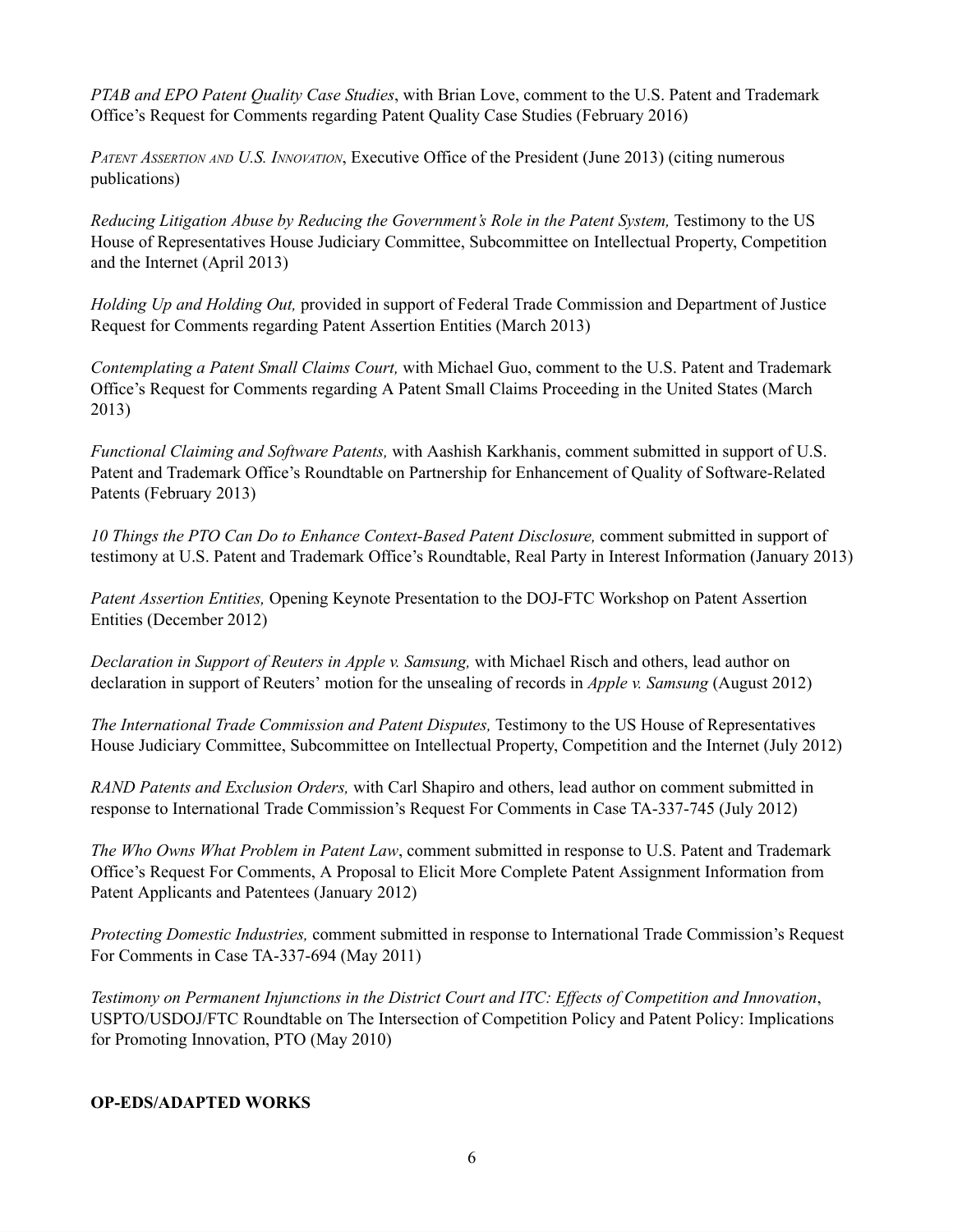*Advancing Inclusive Innovation and Entrepreneurship Through the Patent System,* Patently-O.com (Nov. 2020)

*Patent Prosecution Trends Following the Patent Eligibility (101) and 112 Guidelines,* Patently-O.com (Nov. 2020)

*Comparative Patent Law and the Prior Art Gap* Patently-O.com (Oct. 2019)

*How California can Use Technology to Wipe the Slate Clean for Millions with Criminal Records*, LATimes (published alongside full Editorial Board Oped) (Aug 2019)

*Deferring 101* Patently-O.com (Feb 2019)

*The Impact of 101 on Patent Prosecution* Patently-O.com (Oct 2018)

*Make the First Step Act a Smarter Step by Opening the Risk Assessment Black Box*, with Clarence Wardell III, The Hill (Dec 2018)

*Better Data and Smarter Data Policy for a Smarter Criminal Justice System*, with Jason Tashea Shorenstein-New America, the Ethical AI Machine (Dec 2018)

*The Right Tool for Trade [Relations](https://digitalcommons.law.scu.edu/cgi/viewcontent.cgi?article=1950&context=facpubs) with China,* San Francisco Daily Journal (April 2018)

*The Best Way to Fight A Patent Demand May Be To Do Nothing,* The Wall Street Journal (invited piece) (November 2015)

*A Patent Reform We Can Agree On* (co-authored with Michael Risch) The Washington Post (November 2015)

*The Scariest Number in the Patent Debate is Also Wrong,* POLITICO (June 2015)

*Why It's Time to Open Up Our Patent System,* The Washington Post (Innovations) (June 2015)

*[Everything](http://www.wired.com/opinion/2013/06/everything-you-need-to-know-about-trolls-the-patent-kind/) You Need to Know About Trolls (The Patent Kind),* WIRED.com (June 2013)

*Make [Patent](http://www.nytimes.com/2013/06/05/opinion/make-patent-trolls-pay-in-court.html?smid=pl-share) Trolls Pay in Court,* with Hon. Randall Rader and David Hricik, The New York Times (June 2013)

*Holding Up or Holding Out: Thoughts on an FTC 6(B) [Submission](http://lawprofessors.typepad.com/antitrustprof_blog/2013/04/colleen-chien-on-patent-assertion-entities.html)*, Antitrust and Competition Blog (April 2013)

*Patent Trolls by the Numbers*, Patently-O.com blog (March 2013)

*Tailoring the Patent System To Work for Software and Technology Patents* (available on SSRN)

*In Its Rush to Fix Patent Reform, Congress Didn't Fix its Biggest Error,* with Eric Goldman, FORBES.COM (January 2013)

*10 Tips for Startups Dealing With Patent Troll Demands,* with Stefani Shanberg, TECHCRUNCH.COM (October 2012)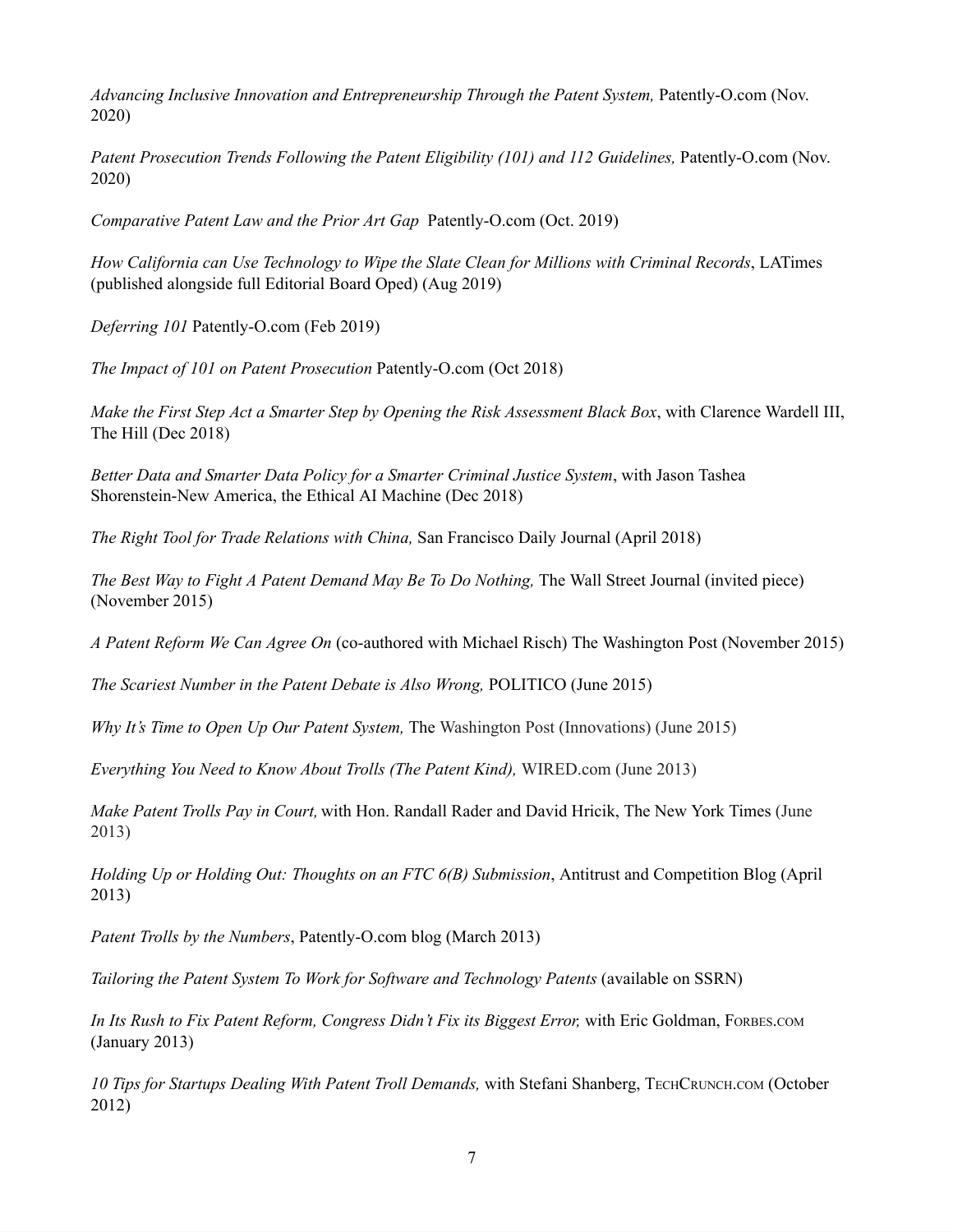*Race to the Bottom,* Intellectual Asset Management (IAM) Magazine (January/February 2012)

*Patents and the Public Interest*, with Mark Lemley, The New York Times (online) (December 2011)

*Turn the Tables on Patent Trolls*, Forbes.com (August 2011)

# **SELECTED PRESENTATIONS & CONFERENCES**

*Promoting the Progress by Promoting Diversity in Innovation* (2018-2021) presented to audiences at USC IP Law Conference, Santa Clara University Law School, MOSAIC conference, John Marshall School, Works in Progress in IP.

*The Inequalities of Innovation* (2017-2022) presented to audiences at William and Mary (Honorary Mervis Lecture), Suffolk (Keynote), Works in Progress in IP (Keynote), New York University Law School, Hastings Law School, St. Johns, Arizona Law School, San Diego Law School, MOSAIC conference, Santa Clara Law School, Federal Circuit Bar Association Meeting, IP Scholars, NSF Data Workshop.

*America's Paper Prisons: The Second Chance Gap* (2018-2021) presented to audiences at University of Michigan Law School, Columbia Law School, University of Chicago Law School, UCLA Law School, and law, practitioner, and advocate conferences. Co-organized and participated in workshops with the Center for American Progress, University of Michigan, Clean Slate Initiative and others.

*Rigorous Policy Pilots* (May 2019), co-organizer of workshop co-sponsored by the Administrative Conference of the US, Penn Program on Regulation, Columbia Center for Constitutional Governance, Partnership for Public Service, and Santa Clara University High Tech Law Institute building on presentations at assorted schools.

*Precision Medicine and Section 101*, presented before audiences at Stanford Biolawpalooza, EPO-Santa Clara University Conference, University of Utah Precision Medicine Conference, Hogan-Lovells Diagnostics and the Law Conference (2016-2017)

*Saving Capitalism: A Conversation with Robert Reich (moderator)*, Santa Clara University Presidential Speaker Series (March 2016)

*What Would Happen if Patent Cases Couldn't All be Filed in Texas?* High Tech Law Institute-Federal Circuit Bar Association Conference on Patent Litigation (February 2016)

*Comparative Patent Quality,* Audiences at Stanford, San Diego Intellectual Property Colloquium, Illinois Empirical Patent Law Conference, Works-In-Progress-IP Conference (October 2015 –February 2016)

*Contextual Patent Disclosure*, Vanderbilt Law Symposium (November 2015)

*Keynote - Patent Quality in Europe and the US*, Law in the Global Marketplace Symposium (November 2015)

*Precision Medicine and Diagnostic Innovation*, Digital Health: Rethinking Healthcare in the Digital World Symposium (November 2015)

*Innovation Policy and the Obama Administration*, Markkula Center for Ethics (September 2015)

*Keynote*, PatCon V (May 2015)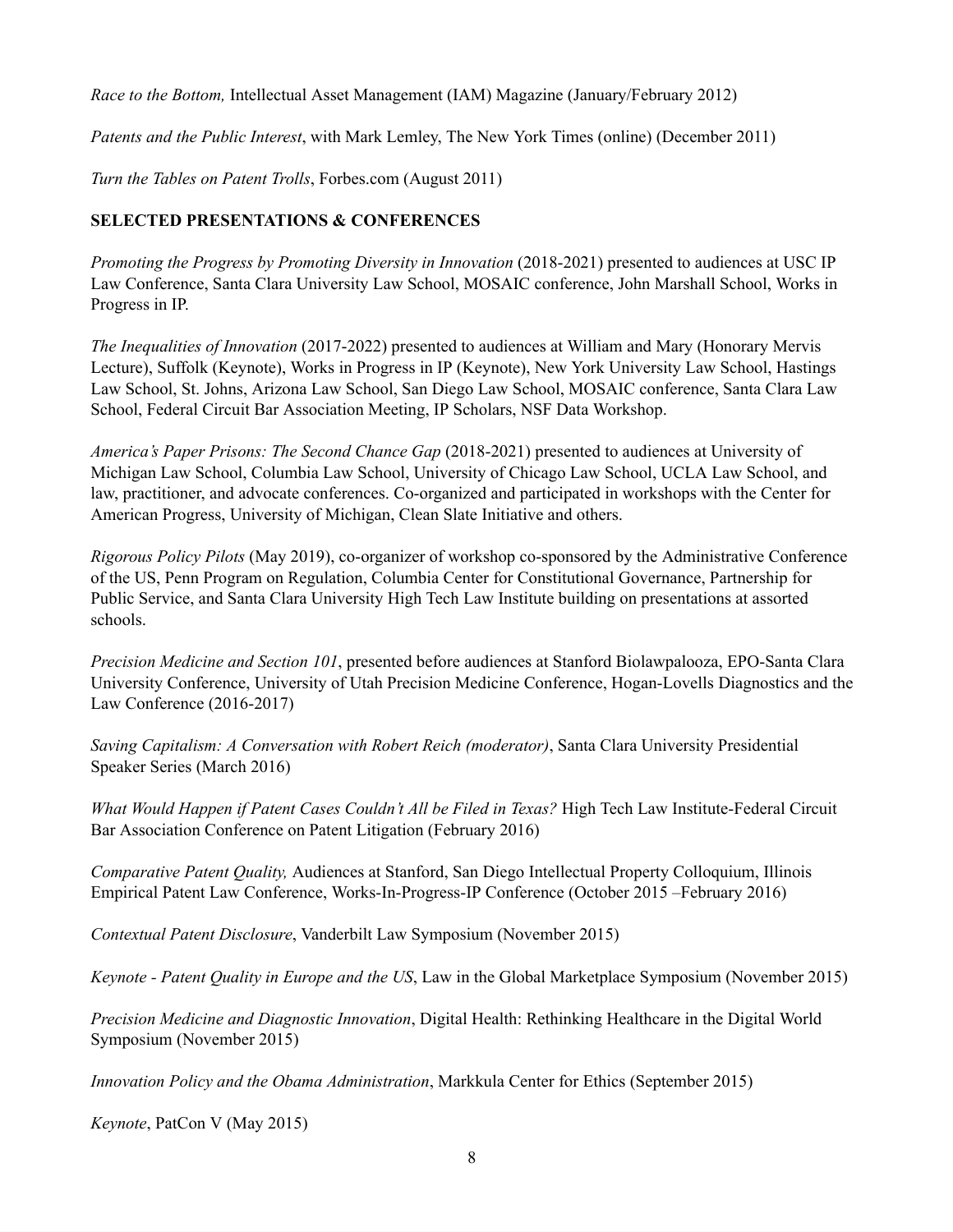*Keynote*, IP Scholars Conference, Berkeley Law School (August 2014)

*Keynote*, Empirical IP Research Conference, NYU School of Law (October 2014)

*Keynote*, Patent Trolls and Patent Reform, Stanford Law School (March 2014)

*Investigating Patent Assertion Entities,* Hastings Law School (May 2013)

*Best Practices in Patent Litigation: Results of a Survey,* High Tech Law Institute-Federal Circuit Bar Association Conference on Patent Litigation (May 2013)

*PAEs,* RPX Spring Conference (May 2013)

*Chinese and US Patent Litigation* Stanford-Peking University Conference on Internet Law & Policy (May 2013)

*Rethinking the U.S. Patent System,* National Academy of Sciences, with Hon. Richard Posner (May 2013)

*Emerging Technology Forum: Software Patent Quagmire?* Venture Capitalist Task Force (April 2013)

*Reducing the Cost of Litigation: Results of a Survey,* IP Corporate Counsel Café (April 2013)

*Startups and Patent Trolls,* Patent Conference, Chicago Kent Law School (April 2013)

*Design Patent Remedies: A Comment on Mark Lemley's Proposal,* Stanford Law School Conference on Design Patents (April 2013)

*Software Skirmishes: Is Patent Stockpiling Trampling Innovation?,* Hyatt Fund Lecture Series, Vanderbilt (March 2013)

*Recent Developments in Patent Law,* National Law Journal Forum, Palo Alto (March 2013)

*Resolving IP Disputes in Clean Energy in China and the US ,* US-China Clean Energy Forum, Stanford Law School (February 2013)

*Software Skirmishes: Is Patent Stockpiling Trampling Innovation?,* Hyatt Fund Lecture Series, Vanderbilt Law School (February 2013)

*Startups and Patents,* Works in Progress Intellectual Property Colloquium 2013, Seton Hall Law School (February 2013)

*The Coming Wave of Copyright Issues in Patent Law: Divorcing Manufacture from Content*, American Law Institute Young Scholars Medal Conference on Patent Law (February 2013)

*Startups and Patents,* University of Virginia Law and Economics Colloquium (February 2013)

*Startups and Patents,* Stanford IP Colloquium (February 2013)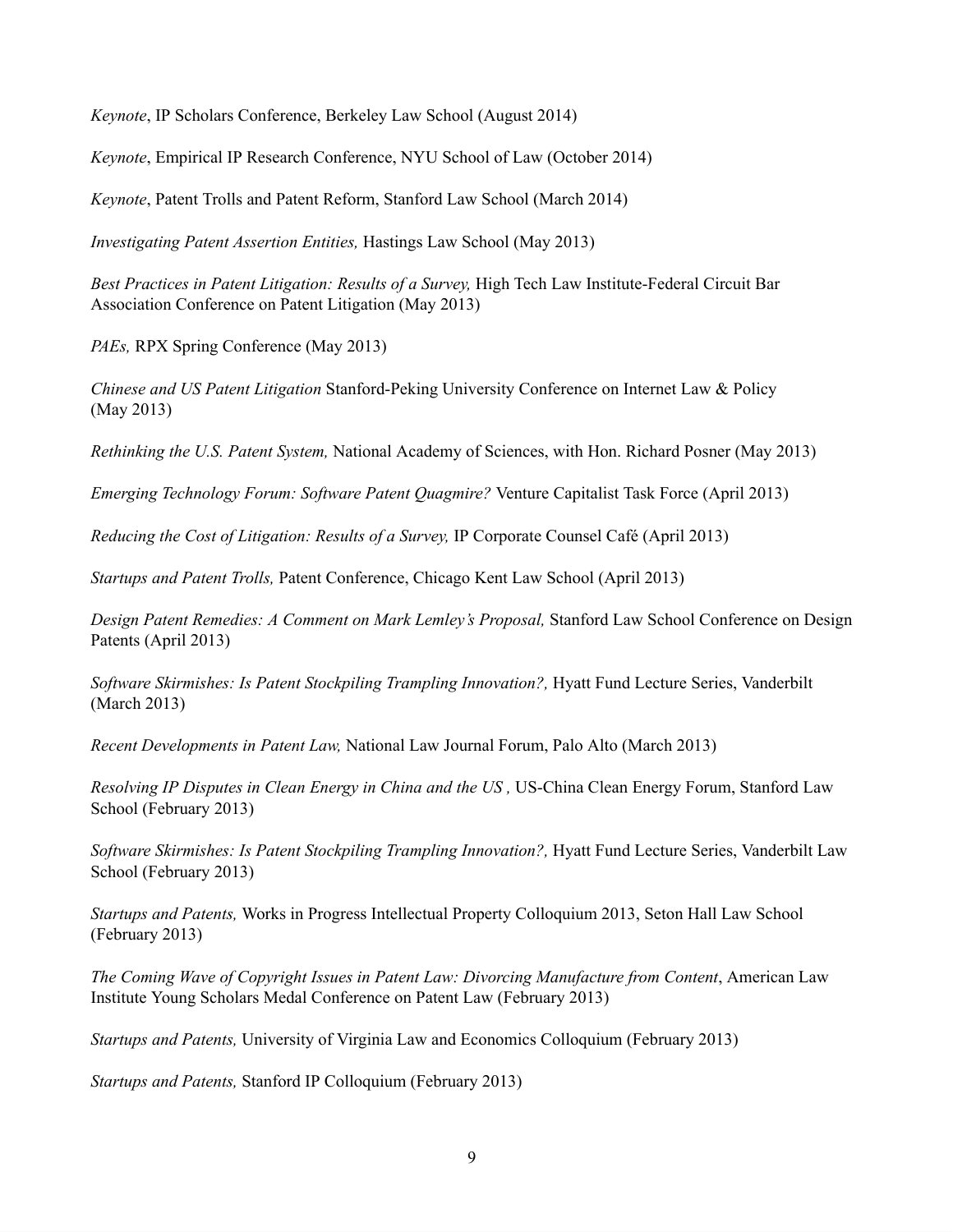*Intellectual Property: Knowledge Assets, Regulatory Rights, or Legal Options?,* OECD-MIT Workshop on Knowledge-Based Capital (December 2012)

Developments at the ITC, Presiding Officer and Speaker, 13<sup>th</sup> Annual Silicon Valley Advanced Patent Law Institute (December 2012)

*Startups and Patent Demands,* Berkeley Law School IP Colloquium (November 2012)

*Regulating Software Patents,* Presenter, panelist, and conference organizer, Solutions to the Software Patent Problem, Santa Clara University School of Law (November 2012)

*Patent Remedies,* The Role of the Courts in Patent Law and Policy, Stanford Law and Georgetown Law Schools (November 2012)

*Startups and Patent Demands,* Santa Clara University School of Law Faculty Brown Bag (November 2012)

*Exclusion Orders, Holdup, and the ITC,* RAND Revisited, Berkeley Law School (October 2012)

*ITC-District Court Interface,* Managing Complex ITC Litigation ACI-ITC Conference (October 2012)

*Startups and Patent Demands,* University of Michigan IP Colloquium (October 2012)

*Careers in Law for Scientists and Engineers,* Santa Clara University School of Law (October 2012)

*Patent Remedies,* Women in IP National Summit, ChIPs (October 2012)

*RAND and the ITC,* The Management of Intellectual Property in Standard-Setting Processes Workshop, The National Academy of Sciences (October 2012)

*Patentable Subject Matter – Developments in Patent Law,* CASRIP IP Colloquium, University of Washington Law School (October 2012)

*Academic Perspectives on the Federal Circuit,* Bloomington/Indiana Patent Litigation Conference (September 2012)

*Smartphone Patent Litigation,* Boston Consulting Group (September 2012)

*Patents and the Supreme Court,* Alumni Weekend, Santa Clara University School of Law (September 2012)

*Reforming Software Patents,* IP Scholars Conference, Stanford Law School (August 2012)

*Comment on State-Funded R&D* (paper by Rosemarie Ziedonis and Bo Zhao)*,* Fifth Annual Conference on Entrepreneurship and Innovation: sponsored by the U.S. Patent and Trademark Office (USPTO) and Ewing Marion Kauffman Foundation Conference, Kellogg Business School and Northwestern Law School (June 2012)

*What to Do About Software Patents,* Annual Intellectual Property & Information Law National Conference, University of Houston Law Center (June 2012)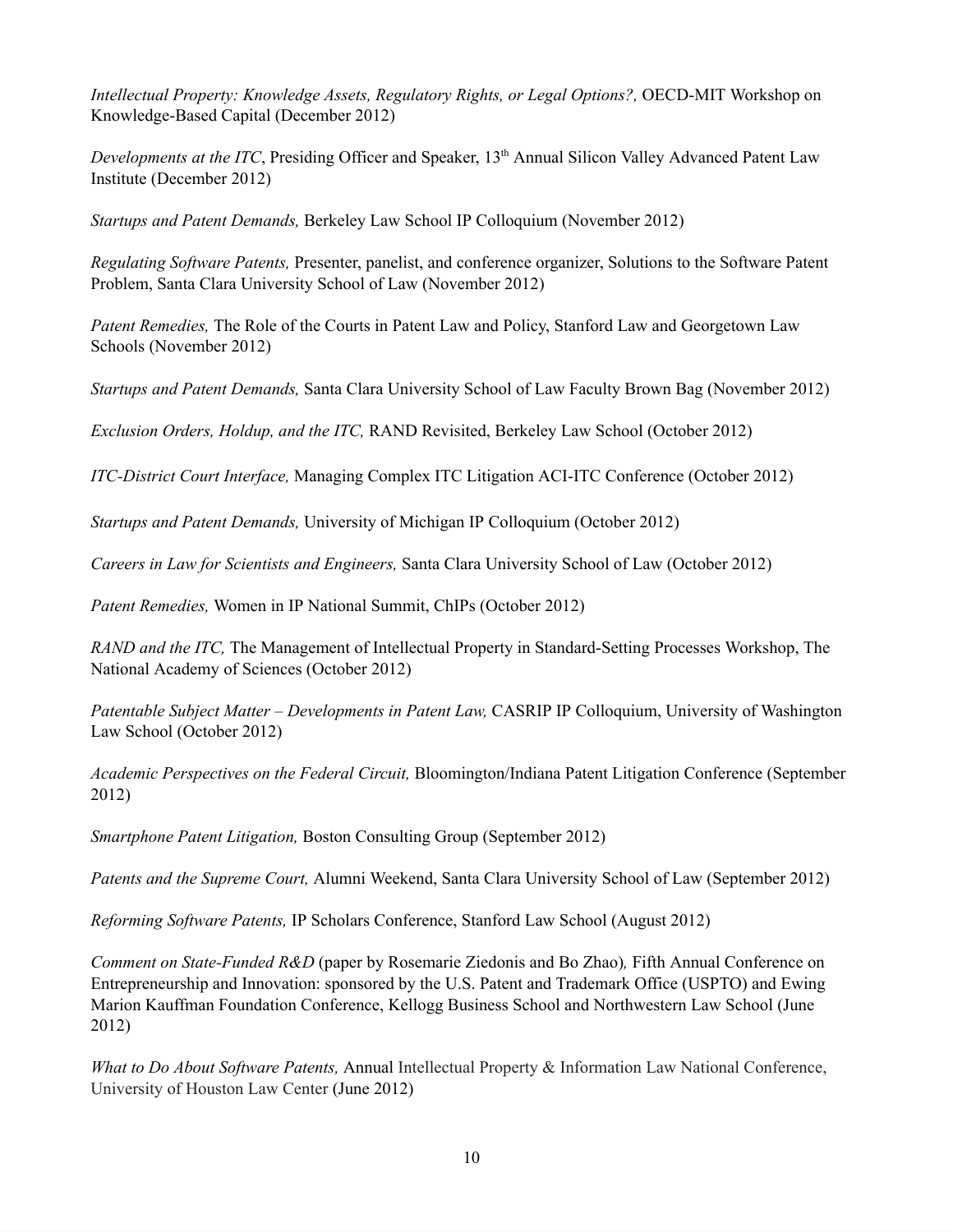*Reforming Software Patents,* Fenwick & West, LLC (June 2012)

*Rethinking Patent Disclosure*, Patent Works-In-Progress Conference, Boston College (May 2012)

*What To Do About Software Patents?*, Patent Success or Failure? The America Invents Act and Beyond, Princeton University (May 2012)

*Patents and Smartphones*, IEEE Silicon Valley (May 2012)

*Trends in Patent Litigation,* Northern District of California Judges Conference (April 2012)

*Using Empirical Evidence To Drive Change in the Patent System*, Innovate-Activate! Conference, Berkeley Law School (April 2012)

*What to Do About Software Patents?*, Salishan Patent Law Conference, Oregon Patent Law Association (April 2012)

*Rethinking Patent Disclosure*, Stanford IP Colloquium, Stanford Law School (March 2012)

*Patent Insurance*, IP Committee of the Business Law Section of the ABA, ABA Spring Meeting (March 2012)

*The America Invents Act,* Santa Clara-Stanford J. Reuben Clark Law Society Conference, Stanford Law School (February 2012)

*The International Trade Commission,* Samsung-Stanford Patent Enforcement Conference, Stanford Law School (February 2012)

*What International NPEs Can Teach US Patent Reform*, Is the Intellectual Property World Flat? Symposium, Santa Clara University School of Law (January 2012)

*Predicting Patent Litigation,* The Future of Patent Law Conference, University of San Diego School of Law (January 2012)

*Patents and the Public Interest,* Works in [Progress](http://www.wcl.american.edu/pijip/wipip2007.cfm) Event, Hastings Law School (January 2012)

12<sup>th</sup> Annual Silicon Valley Advanced Patent Law Institute, Presiding Officer and Moderator (December 2011)

*The ITC: Section 337 and OPEN,* Executive Agency Briefing, White House Office of Science and Technology Policy (December 2011)

*Patent Litigation Dynamics,* Plenary Speaker, ICAP Summit on Patent Monetization (November 2011)

*The Changing Landscape of Patent Litigation*, Silicon Valley Women in IP Fall Meeting (November 2011)

*When Patents Attack and Congress Fights Back: Perspectives From Leaders in the Tech Industry on Patent Reform*, APABA-SV Fall Meeting (November 2011)

*Patent Trends and the America Invents Act*, Board Meeting of the National Academy of Sciences, Science, Technology, and Economic Policy Program, (October 2011)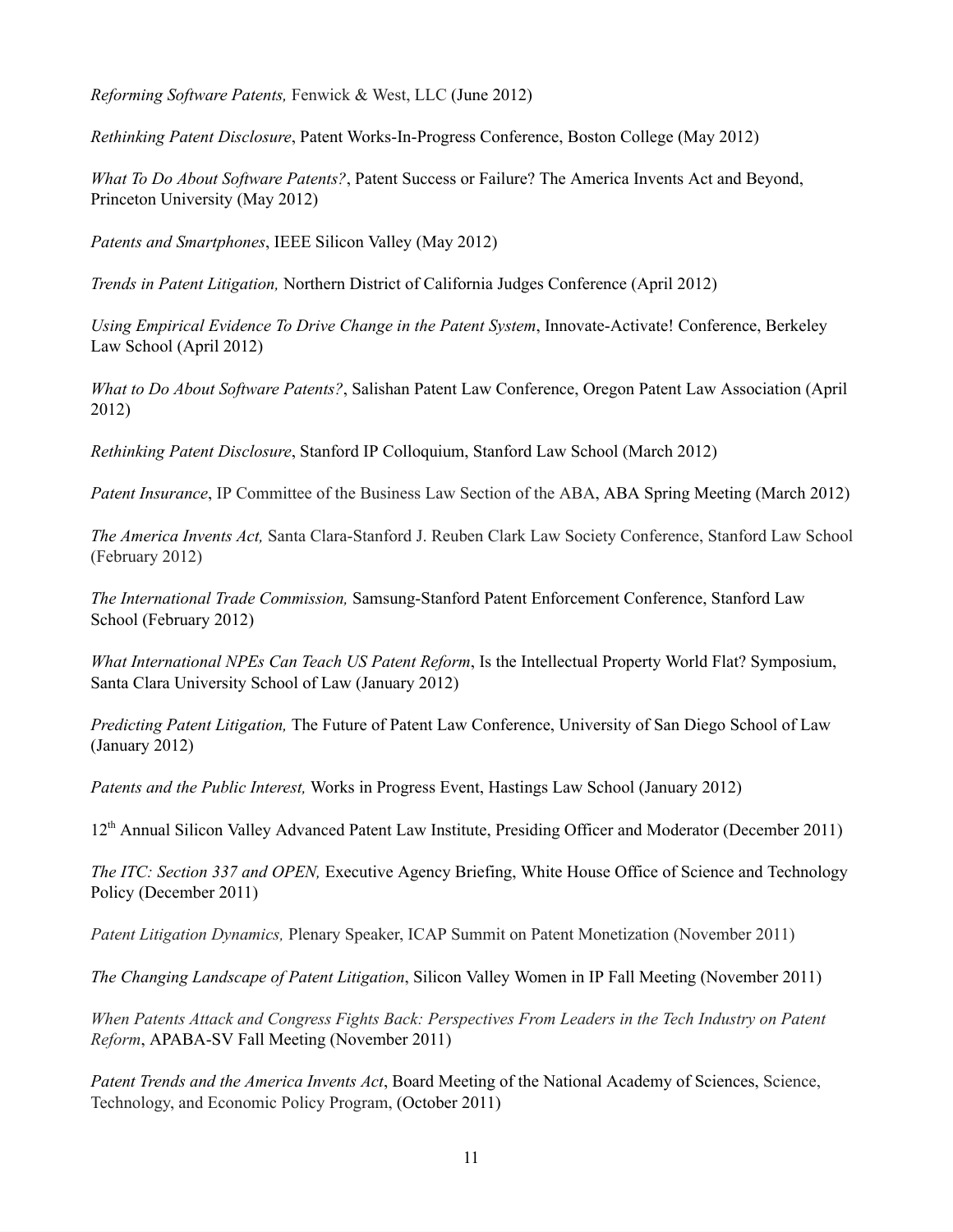*Prior User Rights*, Back to School: The New Patent Law Explained, Berkeley Law School (October 2011)

*Patent Defense By The Numbers* & *Data-Driven Patent Risk Management,* Presenter, panelist, and conference organizer, Patent Defense 2.0 Conference, Santa Clara University Law School (October 2011)

*The America Invents Act – Conversation with White House CTO Aneesh Chopra,* Commentator, Stanford Law School (October 2011)

Signing and White House Reception of the Signing of the America Invents Act, Guest (September 2011)

*Profiles of Patent Trolls,* Patent Trolls and You: App Developer Boot Camp, Electronic Frontier Foundation (September 2011)

*Predicting Patent Litigation,* Berkeley Law School, Intellectual Property Scholars Conference (August 2011)

*Patent Amicus Briefs,* RPX Spring Conference (May 2011)

*Predicting Patent Litigation,* The Patent Conference, Kansas University Law School (April 2011)

*Patent Pathways,* IP And Innovation Colloquium, Fordham University Law School (March 2011)

*Patent Law in a Global World: A Conversation With Chief Judge Randall Rader,* Panelist*,* Santa Clara University School of Law (February 2011)

*Patent Pathways,* Works in Progress Intellectual Property [Colloquium](http://www.wcl.american.edu/pijip/wipip2007.cfm) 2011, Boston University Law School (February 2011)

*Empirical Approaches to Patent Damages*, Moderator, Samsung-Stanford Damages Conference, Stanford Law School (February 2011)

*Patent Pathways,* Innovation Colloquium, New York University Law School (February 2011)

*Patent Donation,* The Changing Patent Landscape: Domestic and International Attempts at Reform, Symposium, Santa Clara University School of Law (January 2011)

Patent Damages, 11<sup>th</sup> Annual Silicon Valley Advanced Patent Law Institute (December 2010)

*The International Trade Commission: eBay and the Domestic Industry Requirement*, Panelist, The Role of the Courts, Georgetown Law and Stanford Law Schools (October 2010)

*From Arms Race to Marketplace,* Intellectual Property Scholars Conference, Berkeley Law School (August 2010)

*Cross-Border Patent Issues*, Golden Gate University/University of Paris Ouest Summer Program in Comparative Law in Paris (June 2010)

*"Quality" and "Pendency"* (Panelist), Symposium on PTO Reform, Stanford Law School (February 2010)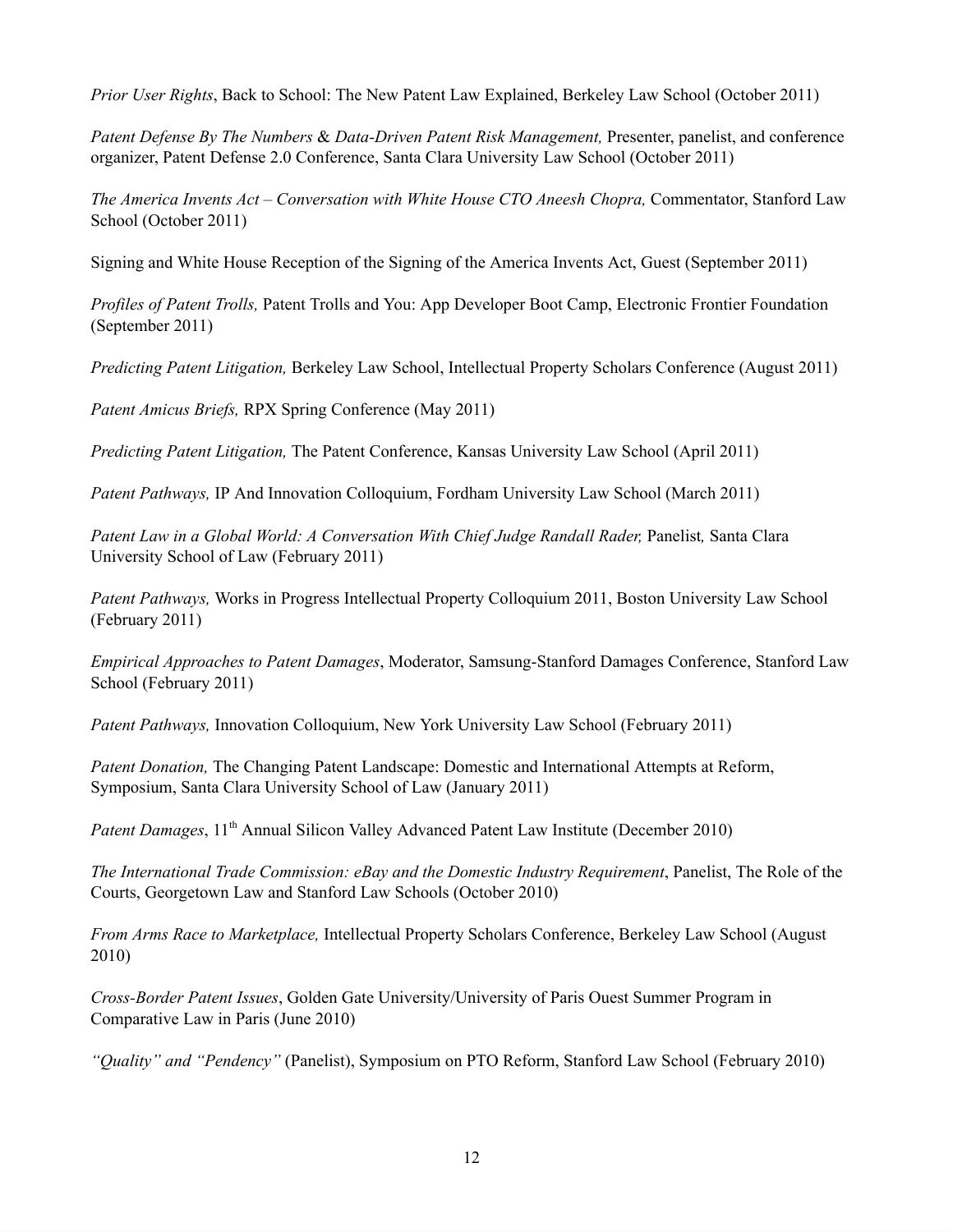*Developments and Initiatives at the USPTO: A Conversation with Ray Chen, USPTO Solicitor and Deputy General Counsel for Intellectual Property Law*, Moderator, Santa Clara High Tech Law Institute, Santa Clara University School of Law (February 2010)

*Patent Amicus Briefs*, Bend or Break: The Patent System, Symposium, University of California Irvine Law School (January 2010)

*Access to Clean Technologies: Five Problems*, The Clean Technology Revolution: Developing Solutions for Tomorrow's Legal Challenges, Symposium Santa Clara University School of Law (January 2010)

10<sup>th</sup> Annual Silicon Valley Advanced Patent Law Institute, Presiding Officer and Moderator (December 2009)

*NPEs and the Patent Litigation Landscape*, Non-Practicing Entities: Litigation and Protection Strategies, Thompson Reuters (November 2009)

*Defensive Patenting,* Empirical Studies of Patent Litigation, Northwestern Law School (November 2009)

*The (Increasing) Importance of Government In Developing the Clean Technology Industry; A Bigger Role Than In Many Other Industries?*, Moderator, Clean Tech in the "Environmental" Environment, Mapping the Evolving Landscape for Cleantech Entrepreneurs and Professionals, UC Davis School of Law (November 2009)

*Amicus Briefs at the Federal Circuit*, The Federal Circuit as an Institution, Symposium, Loyola Los Angeles Law School (October 2009)

*Cross-Licensing, Patenting and the Litigation Landscape*, Patent Cross-Licensing, Academic and Practical Perspectives, Berkeley Law School (October 2009)

*The Academy*, Moderator, Federal Circuit Symposium on Sources of Uncertainty in Patent Litigation, Federal Circuit Bar Association and Santa Clara High Tech Law Institute (September 2009)

*Defensive Patenting,* Patent Scholarship Colloquium, Santa Clara University School of Law (September 2009)

*Developing a Global Green Patent Policy*, Intellectual Property Scholars Conference, Cardozo Law School (August 2009)

*The Patent Litigation Landscape*, Realities & Myths in Patent Litigation Today "Trolls II" Conference, Intellectual Property Owners Association (May 2009)

*Of Trolls, Davids, Goliaths and Kings*, Boston Intellectual Property Professors Spring Meeting (April 2009)

*Patent Reform at the PTO*, Panelist*,* Silicon Valley Intellectual Property Law Association Spring Meeting, Santa Clara High Tech Law Institute, Stanford Law School, and Berkeley Center for Law and Technology (March 2009)

*The Litigation of High-Tech Patents*, Chicago Law Schools Intellectual Property Colloquium (February 2009)

*Section 337 Patent Actions at the ITC*, Moderator, Shifting Strategies in Patent Law Symposium, Santa Clara University School of Law (January 2009)